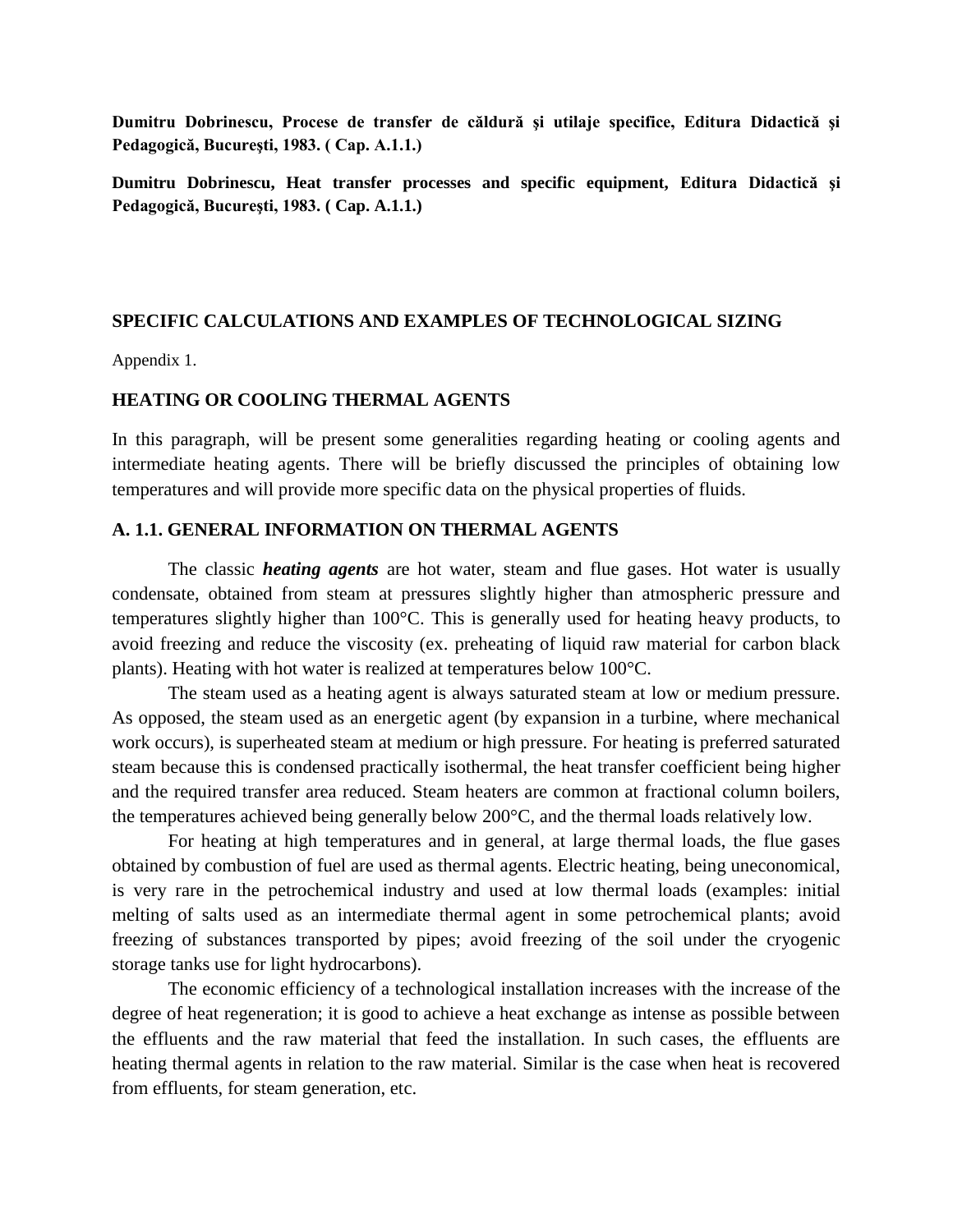If an intermediate thermal agent is used in a technological installation (for example, oil), in a closed circuit, carrying heat from a hot stream to a cold stream, the intermediate thermal agent is also a partial heating agent. As a curiosity, it can be mention as a heating agent, helium. In a petrochemical plant in Japan, served by a nuclear power plant, the reactor is cooled with helium, which is heated to 1000°C. The heat obtained from atomic energy is transported by helium, and used for district heating (technological steam generation and electricity), and hightemperature heating (heating at the syngas reactor), replacing the combustion of fuel.

The classic thermal *cooling agents* are water, air and refrigerants. The water used as a coolant is, in most cases, recirculation water (hot water is cooled in cooling towers by direct contact with atmospheric air and pumped to coolers and condensers), Recirculation water has the disadvantage that it has a variable, dependent temperature of atmospheric temperature. Water coolers and condensers of recirculation are designed for the unfavourable case, taking the temperature initial flow of water 28. . . 30°C. Water heating is only allowed 10 ... 15°C, so that water losses by evaporation in the cooling tower not to be very large and for the deposits to be lower. It compensates permanently for these losses, adding to the circuit water, preferably softened or demineralized.

Well water, extracted from groundwater is richer and of relatively large depths, is more expensive and high flows cannot be secured. It has the advantage of a practically constant temperature, independent from atmospheric temperature, of the order of 14 ... 18 ° C. Direct cooling with river water or seawater is also less common. Seawater does not form layers of significant deposits, only in the case providing: a tube wall temperature below 70°C, heating, with only a few degrees and high speed of water circulation.

Air is use as a coolant, especially in coolers and condensers with air, with finned tubes, and at the water cooling towers. It has the disadvantage that its temperature is variable and also that forced circulation is expensive for coolers and condensers because of fans. In the design, for the air, an unfavorable temperature is taken (30... 32°C), allowing cooling in chillers and surface condensers up to about 50 ... 60°C.

The pressure at which a fractionation column works is dependent on the temperature provided in the peak capacitor, and thus the temperature of the coolant used in the condenser (with recirculation water can ensure in the condenser a temperature of about 40 ° C, and with water of well at a temperature of 30°C).

More advanced cooling, required in many cases, is provided with agent refrigerators. The refrigerants are individual substances (ammonia, propane, propylene, ethylene, Freon 12, Freon 22 etc.) in the liquid phase, which by heat absorption is vaporized isothermally at a pressure close to atmospheric pressure, so at a temperature close to normal boiling temperature (with propane a temperature can be achieved of about -35  $\degree$  C, and with ethylene of -95  $\degree$  C).

Intermediate thermal agents are sometimes also cooling thermal agents. Intermediate thermal agents are used in closed circuits or the field high temperatures, or the range of low temperatures. Also, and the raw materials are coolants relative to the effluents heat with which it exchanges heat or the water from which steam is generated through heat recovery.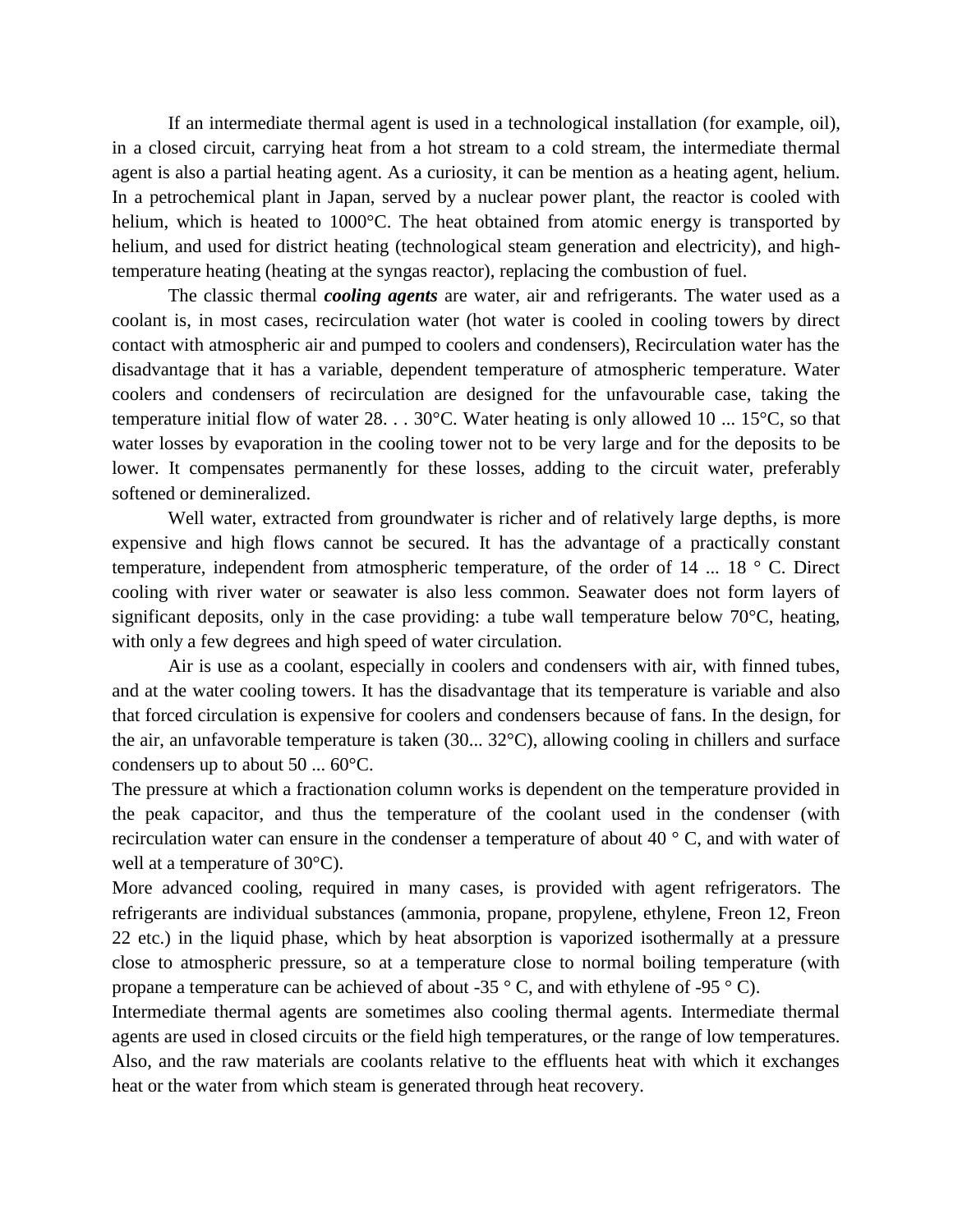There are two special examples of thermal cooling agents. Steam is used as a coolant in some pyrolysis plants, by injecting into reaction products with a temperature of 800 ... 850°C, evacuated from the oven; water is used as a coolant in carbon black installations, being injected and vaporized in the reaction products at a temperature of above 1000°C, to freeze reaction.

*Intermediate thermal agents* are used in closed circuits, transporting heat from a warmer flow to a colder flow and working in the field hot or refrigerated. In some refrigeration systems, vaporizing the refrigerant is cooling an intermediate thermal agent, used in the liquid phase, which is then use for various cooling or condensing at low temperatures. They are more common as intermediate heating agents, refrigerants, methanol (cooled with ethylene and used to separate paraxylene by crystallization), calcium chloride sole (cooled with ammonia and used in May many petrochemical plants and the manufacture of paraffin), oil, soles sodium chloride, diethylene glycol solution, etc.

Among the most commonly used intermediate thermal agents (agents that shows thermal stability at high working temperatures) are worth mentioning following: a eutectic mixture of biphenyl oxide and biphenyl (trade names: difil, dowthermA, thermex), the mixture of molten salts and, more recently, dibenzylbenzene mixture (usable between  $-15$  and  $+ 350^{\circ}$ C).

Difil contains 73.5% mass of biphenyl oxide and 26.5% mass of biphenyl, has a solidification temperature 12°C and a normal boiling point 257°C and is used especially in the liquid phase up to 350°C. It is encountered as an intermediate agent in heat regeneration systems (air preheating in flue gas ovens), or in heat recovery systems (generation of steam with pyrolysis gases discharged from the furnace).

The commonly used eutectic mixture of molten salts consists of  $KN0<sub>3</sub> 53%$ , NaN $0<sub>2</sub> 40%$  and NaN0<sub>3</sub> 7% mass and has a melting temperature 142°C. It is meets as an intermediate agent, for example, in the plant of maleic anhydride, for transporting the reaction heat from the reactor (reactor thermostat at 385°C) to a steam generator.

When heating and vaporizing liquid ethylene with a very low temperature, steam is used as a heating agent and as an intermediate agent, butane (it gives off heat at a relatively low temperature).

## A.1.2. PRINCIPLES OF OBTAINING COLD AGENTS

In industry, through installations specific refrigerators that, consuming energy from the outside, make a heat transport from a cold source to a hot source, low temperatures are obtained. Installations refrigerators are of several types (with mechanical vapours compression, with absorption, ejection and gas), but in the majority of cases, refrigeration systems with mechanical vapours compression are used.

Energy management at the level of a petroleum refinery must also have an integrative vision on all the consumers of thermal energy within the processing plants and the available energy resources.

From the point of view of petroleum fuels, refineries are very advantageous because a large part of the necessary even in the technological installations is produced.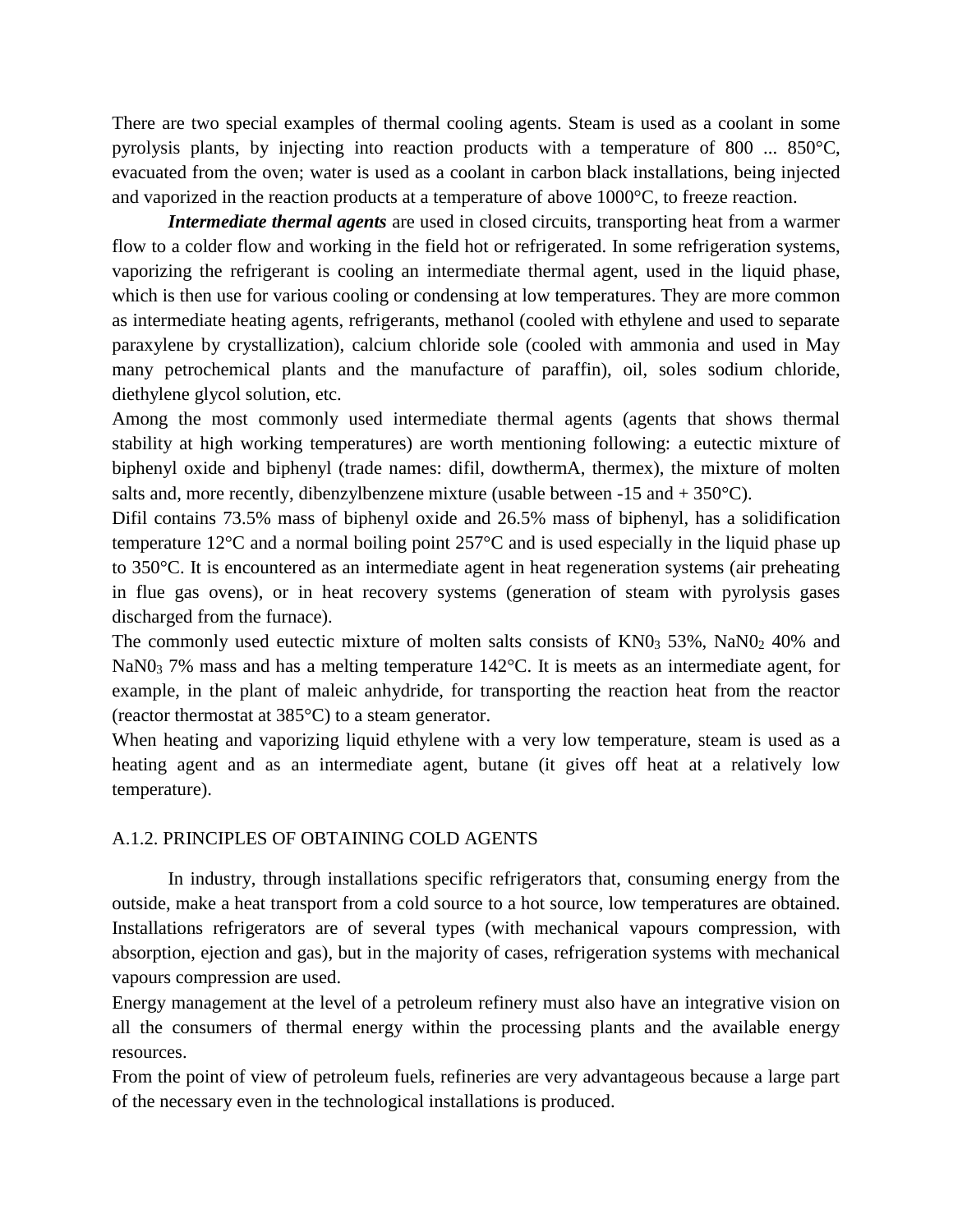Throughout the refinery, the non-condensable gases resulting from the fractionation columns, are collected and managed.

If the refinery has an individual component separation plant in the processing scheme, with uses mainly as feedstocks for petrochemicals, then the use of refinery gases as fuels is limited and the refinery is forced to supplement its fuel needs by natural gas resources from the national network.

If refinery gases are not separated into components or mixtures with the required composition of certain users, then they are used as fuel in refinery furnaces, and the natural gas required to be taken from the national grid is much lower.

The composition of refinery gases consists of gaseous hydrocarbons in the normal state (C1 - C5), to which are added molecular hydrogen, hydrogen sulphide and some non-combustible components such as nitrogen, carbon dioxide and others, in varying amounts depending on the nature of crude oil processed in the refinery and the type of installations operating at a given time.

Liquid fuels are managed, also throughout the refinery, which is partially used in furnaces in technological installations, and the rest is sold to users, such as power and district heating plants (DHP), district heating plants (DH) and other industrial consumers, social or domestic.

Liquid fuels come from residues resulting from the processing of heavy liquid oil fractions. They are collected centrally and conditioned until the standardized qualities are obtained in terms of calorific value, viscosity at 50 and 100°C and freezing temperature.

The need and availability of liquid petroleum fuels are very variable depending on the season, the technologies available in the refinery and the type of crude oil processed.

Regarding the steam demand at the level of an oil refinery, its quantitative and qualitative assurance is made from two sources.

One, it is represented by external suppliers and the second is represented by the possibilities of internal production.

External suppliers are in most cases DHPs, which are usually located in the proximity of petroleum refineries. The refineries ensure the necessary steam of different qualities before processing from DHPs, 2, 3 qualities of extraction steam at high parameters, which subsequently, depending on the needs, transforms them to the necessary parameters in their laminated and cooling stations.

At the refinery, the second source of the steam is the own sources of generation. In the technological installations, there are two thermal resources from which steam can be obtained, in advantageous conditions, from a technical-economic point of view. One, it is represented by the flue gases from the furnaces and the second is represented by the oil fractions, usually liquid, with high temperatures. The process of obtaining steam from these resources with high thermal potential is defined heat recovery.

The qualities and flow rates of steam obtained from these resources depend on the temperatures and flow rates from which heat is recovered.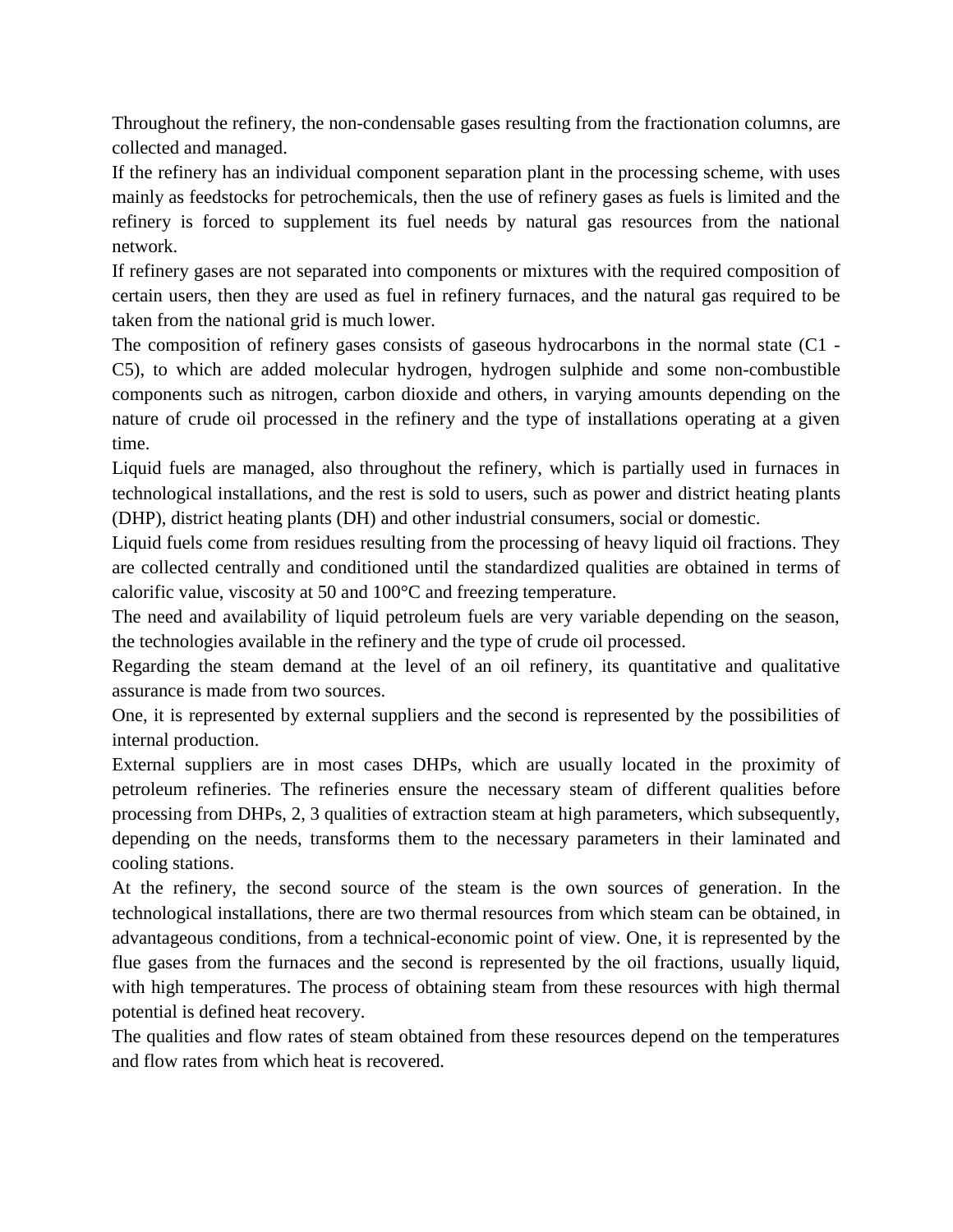The decision to recover heat at the technological installations in the refineries is decided only if a feasibility study highlights the profitability of steam production in this sector, taking into account the technical and economic aspects related to investment and operating costs, including the cost of water treatment. steam is generated.

Because all refineries in Romania were built or upgrade until 1990, the principles that formed the basis of the design of the energy management system were not based on the laws of the market economy (competitive) but the laws of the socialist economy, with centralized coordination.

In the current conditions, when the law of supply and demand makes its presence felt, the price of energy is no longer managed by state bodies and has a marked upward trend.

In this situation, oil refineries, which consume a lot of energy, especially heat, tend to become energy independent, so that they no longer depend to the extent that they currently depend on steam and electricity generators.

Once the refineries achieve their energy independence, operating expenses will be reduced, by reducing the costs of thermal and electrical energy.

The road that a refinery has to go through to achieve a high degree of energy independence contains a series of stages that involve making investments, not infrequently very large, for making its own boilers to produce the steam needed for consumption.

Another aspect that consider into account, by the technical-economic management of the refineries, is the upgrading of the installations, which also involves the optimization of the heat transfer schemes.

The higher degree of heat regeneration between the hot and cold flows in a refinery, the lower need for externally purchased energy.

Currently, the global trend to increase energy independence in industrial units, which consume large amounts of heat and electricity, is the construction of cogeneration plants, which ensure the production of heat and electricity by burning petroleum fuel.

Along with changes in technological schemes, to achieve optimal degrees of regeneration and heat recovery, the construction of cogeneration plants in petroleum refineries are the most efficient solutions, corresponding to current technologies, to achieve a high degree of energy independence.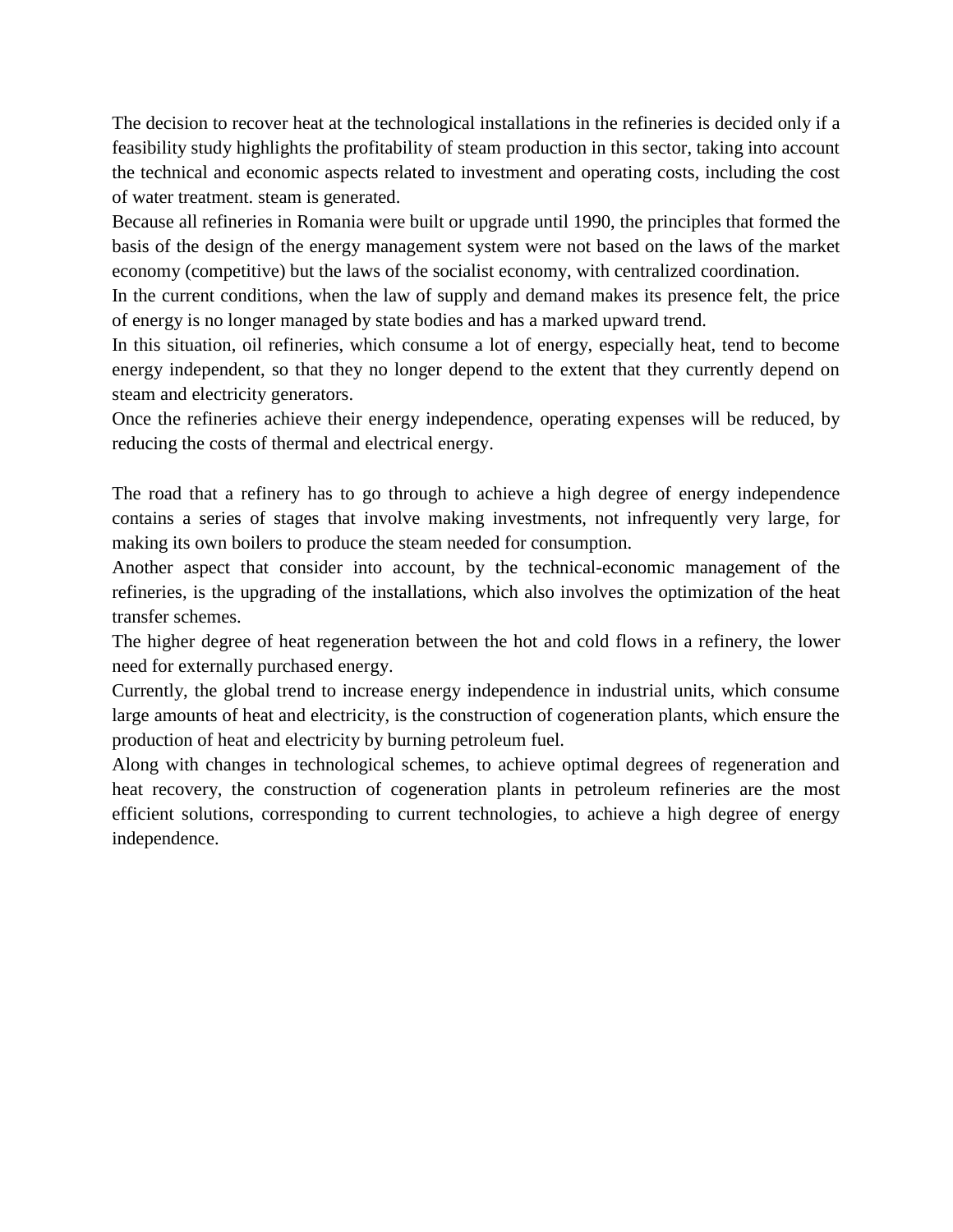**Pătraşcu , C., Termoenergetica prelucrării petrolului, Editura UPG – Ploieşti 2003. ( Cap. I, Cap. II pâna la pag. 25 )**

**Pătraşcu , C., Thermoenergetics of petroleum processing, Editura UPG, Ploieşti 2003. ( Cap. I, Cap. II up to pg. 25 )**

# **STEAM**

The most widely used thermal energy agent in the industry is steam. It has established itself in competition with other thermal agents due to the large number and importance of the advantages it has compared to the disadvantages.

Table 1 summarizes the main advantages and disadvantages of steam, used as a thermal agent in various industrial processes.

Table 1. Advantages and disadvantages of using steam

| Advantages               | 1              | Low cost due to the low cost of the water from which it is produced and due to the<br>relatively accessible technologies.                                                                                         |  |  |  |  |
|--------------------------|----------------|-------------------------------------------------------------------------------------------------------------------------------------------------------------------------------------------------------------------|--|--|--|--|
|                          | $\overline{2}$ | It does not present the danger of corrosion due to its inert character up to temperatures<br>of the order of 500°C, above which the rate of decomposition reactions with oxygen<br>formation becomes significant. |  |  |  |  |
|                          | 3              | No fuel.                                                                                                                                                                                                          |  |  |  |  |
|                          | $\overline{4}$ | Not toxic.                                                                                                                                                                                                        |  |  |  |  |
|                          | 5              | High-energy absorption capacity due to latent vaporization heat and high specific heat.                                                                                                                           |  |  |  |  |
|                          | 6              | High convection heat transfer coefficients due to high thermo physical properties<br>compared to hydrocarbons from petroleum fractions or other thermal agents.                                                   |  |  |  |  |
|                          | $\tau$         | Pipeline transport is done by lowering its own pressure. No pumping systems required.                                                                                                                             |  |  |  |  |
| <b>EADRSIL</b><br>ntages | 8              | Cannot be stored. The production and use of steam must be technologically coupled                                                                                                                                 |  |  |  |  |
|                          | 9              | High vapour pressure requires high temperatures to obtain.                                                                                                                                                        |  |  |  |  |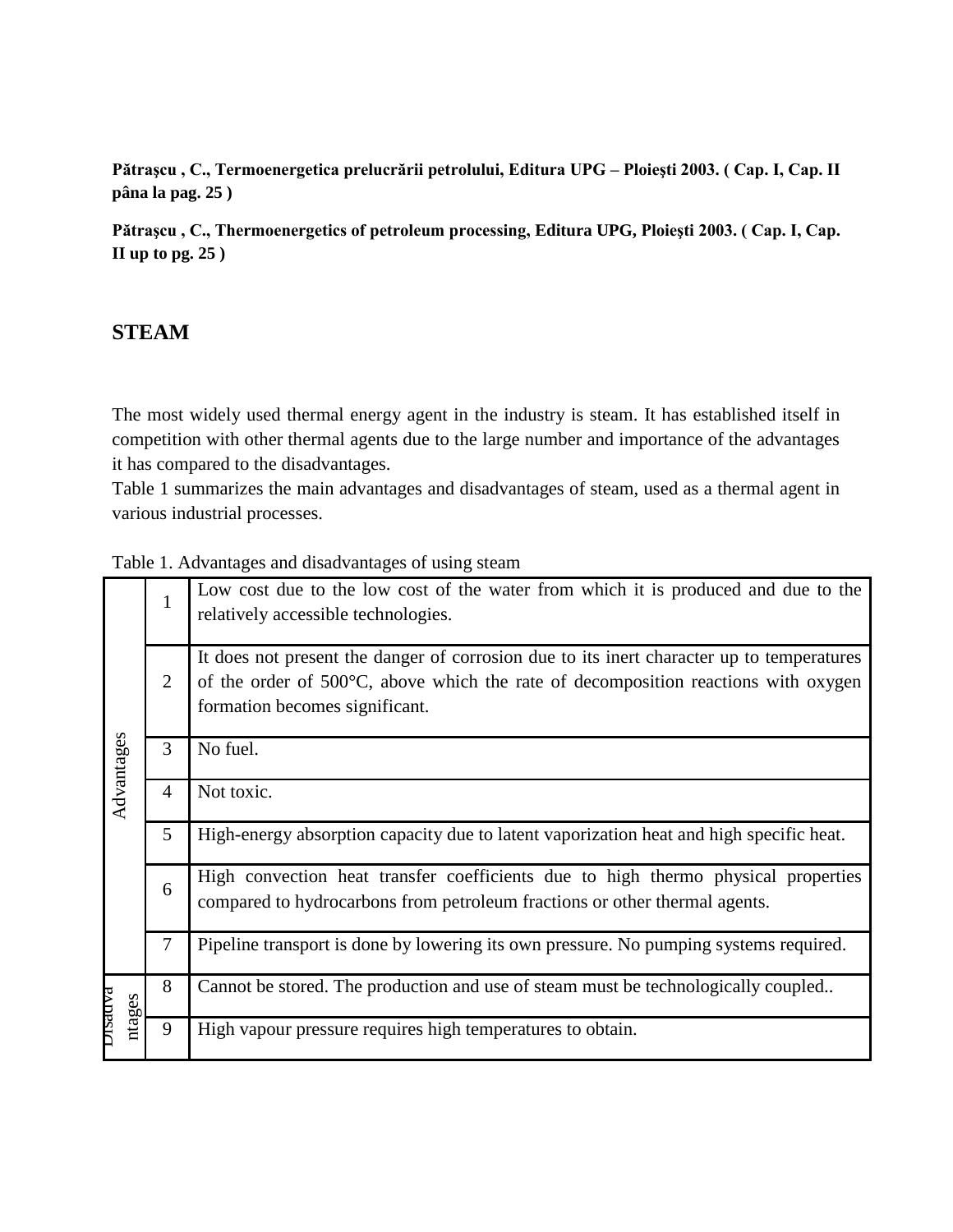|  |  | During transport, due the heat loss to the environment, the quality of steam degrade, so |
|--|--|------------------------------------------------------------------------------------------|
|  |  | superheated steam turns in to dry saturated steam, and dry saturated steam to wet steam  |

The qualities of steam have made it usable in a very wide range of situations.

The classification of the uses of steam in the chemical industry, respectively in the field of crude oil processing and the energy field can be synthesized according to the scheme presented in figure 1.

Due to the very diverse conditions in which it can be found and due to the large number of uses, over time a large number of terms specific to different qualities of steam have been imposed.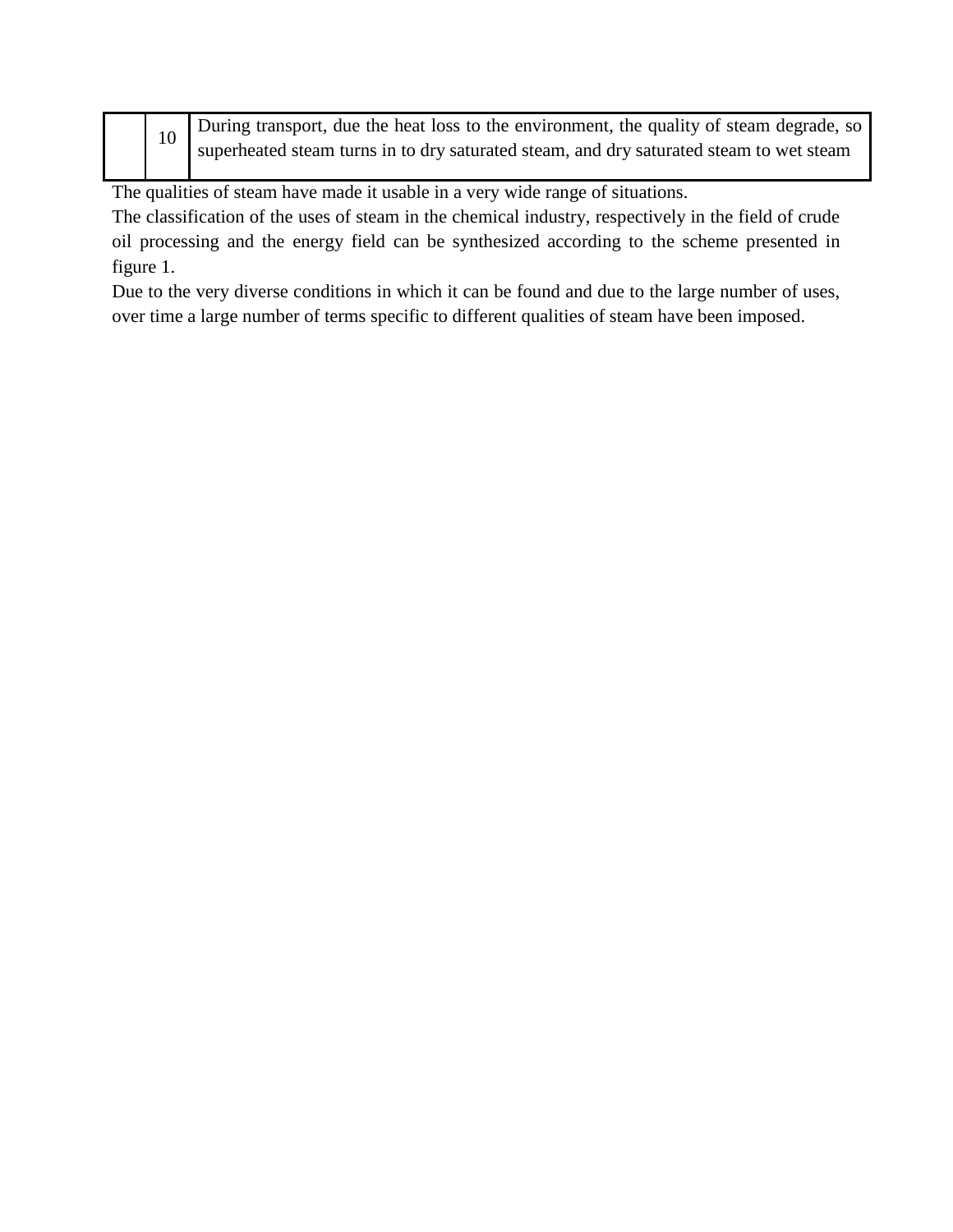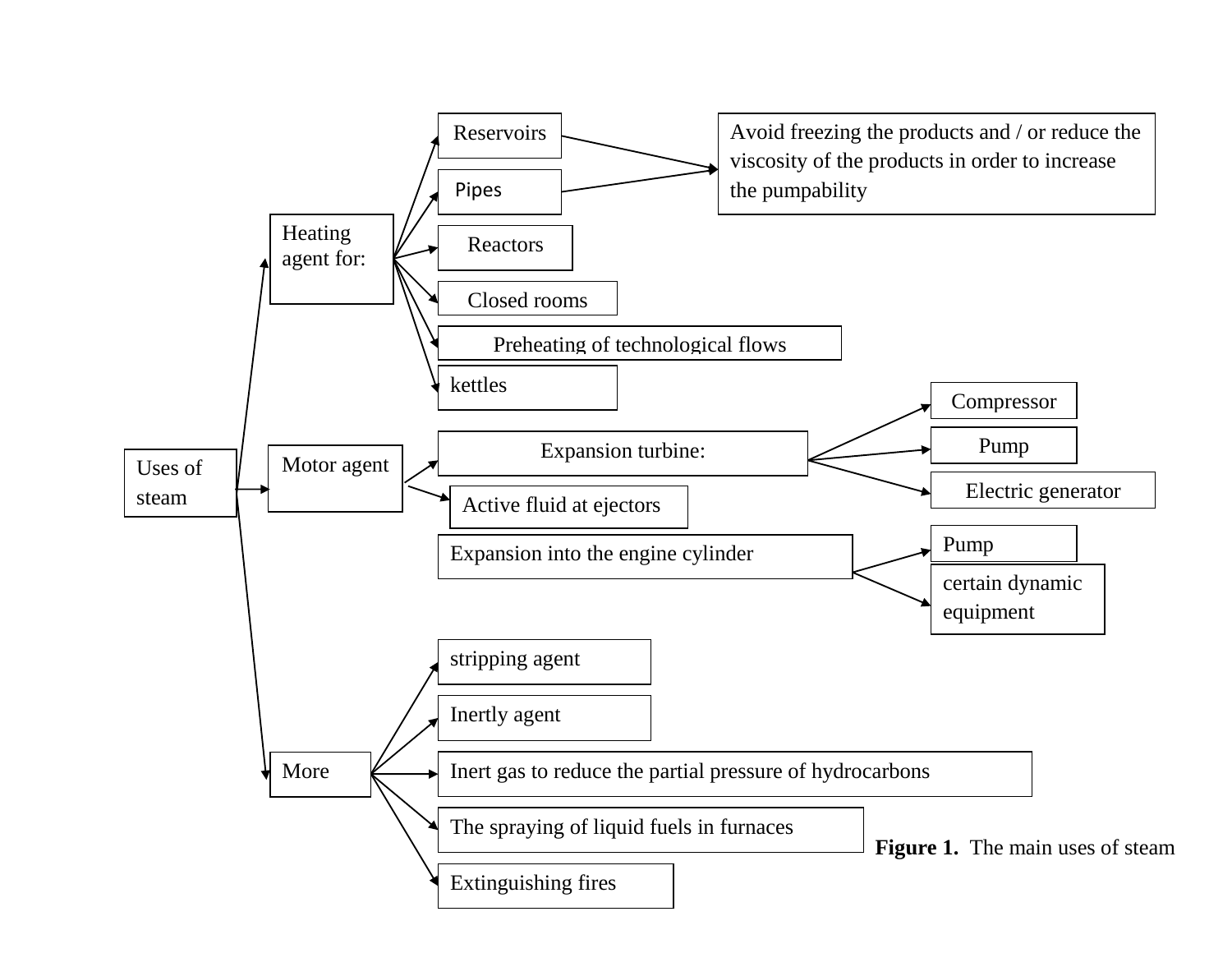Listing these terms and defining them is useful in imposing an engineering rigor in communicating the correct information.

Table 2 presents the classifications established for the main types of steam used in industrial practice.

| <b>Classification criterion</b> | Type of steam                                |     | The main state parameters                    |  |
|---------------------------------|----------------------------------------------|-----|----------------------------------------------|--|
|                                 | Saturated                                    | wet | $t = t_s$ , $x \in (0,1)$                    |  |
| <b>Temperature</b>              | steam                                        | dry | $t = t_s$<br>$, x=1$                         |  |
|                                 | Superheated steam                            |     | $t > t_s$                                    |  |
|                                 | Low pressure steam                           |     | $P_s = 1 - 12$ bar; t=t <sub>s</sub> -300°C  |  |
| <b>Pressure</b>                 | Medium pressure steam                        |     | $P_s = 12 - 50$ bar; t=t <sub>s</sub> -450°C |  |
|                                 | High pressure steam                          |     | $P_s = 50-370$ bar; t=t <sub>s</sub> -650°C  |  |
|                                 | Fresh steam (live or power generation steam) |     |                                              |  |
|                                 | Used steam (dead, evacuated)                 |     |                                              |  |
| How to get                      | Sampling steam (extraction steam)            |     |                                              |  |
|                                 | Laminated steam                              |     |                                              |  |
|                                 | Waste steam                                  |     |                                              |  |

Table 2. Types of steam

In Table 2 the different types of steam are characterized by the values of the state parameters:

- Temperature t compared to saturation temperature, ts,

- Dryness fraction, x, (mass fraction of vapours mixed with liquid water under steady state)

- Ps - saturation pressure.

Steam is obtained industrially by heating and vaporizing water at a certain pressure. At higher pressure, the boiling temperature of the water is higher.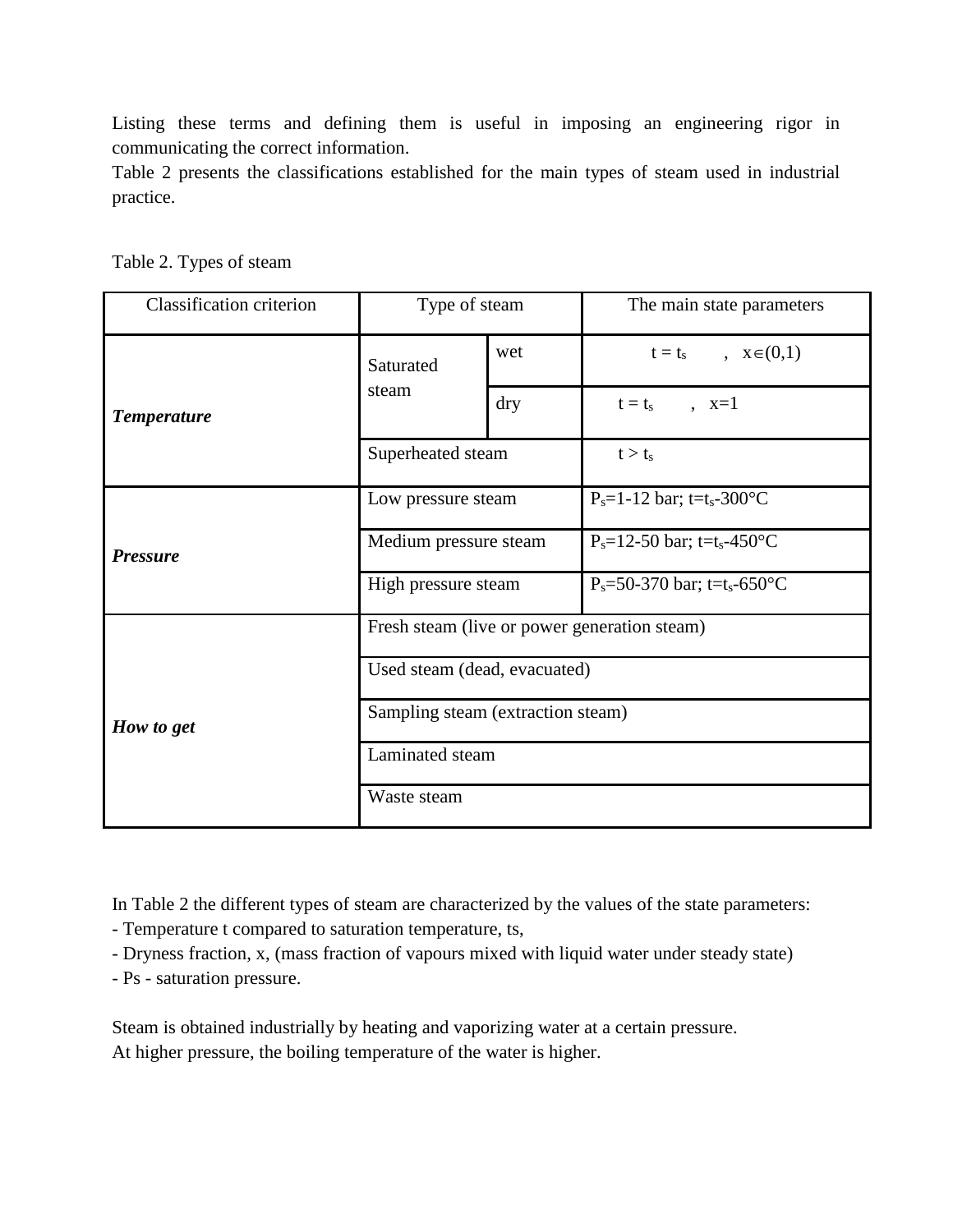The steam at the temperature and pressure corresponding to vaporization is called SATURATED STEAM. If it is found in the presence of saturated liquid water, the system is called WET SATURATED STEAM.

The liquid water in the wet saturated steam can be evenly distributed throughout the mass of the steam in the form of larger and smaller droplets, or it can form a distinct phase of liquid mass in the presence of the saturated steam.

DRY SATURATED STEAM is the steam in equilibrium conditions (saturation temperature and pressure) in the absence of liquid water.

Dry saturated steam corresponds to a state on the dew point curve in the thermodynamic diagrams and can be obtained from wet saturated steam by mechanical separation of liquid water or by a heat input in the system, which represents the latent heat of vaporization of liquid water. .

Dry saturated steam can also be obtained from superheated steam by cooling to the condensing temperature corresponding to the pressure at which the thermodynamic system is located.

Dry saturated steam is in an unstable state because any change in temperature or pressure in the system moves it to the area of wet saturated steam or the area of overheated steam.

In industrial practice, another notion not used for dry saturated steam is used. It is called DRY SUPERSATURETED STEAM, considered as the limit state of transition from wet saturated steam with the title  $x=1$  and superheated steam.

OVERHEATED or SUPERHEATED STEAM is steam that has a temperature higher than the saturation temperature corresponding to the pressure at which it is located.

The degree of overheating is defined as the difference between the temperature at which it is located and the saturation temperature corresponding to the pressure in the system.

$$
\phi_s = t - t_s \ , \ ^{\circ}C
$$

If the temperature of the superheated steam is lower than the critical temperature, t<374,15°C, the steam is considered in the vapour phase, and if the temperature is higher than the critical temperature,  $t > 374,15^{\circ}$ C, the steam is considered in the gaseous phase and its behaviour tends to of ideal gas.

In table 2 is presented the classification of steam in terms of pressure is defined by three ranges of values, adopted by convention. Each of the three categories can be classified in terms of temperature into saturated steam and superheated steam.

Superheated low-pressure steam can be used for expansion in low-power turbines and in the engine cylinders of piston engines, which are still common in pumping heavy petroleum products.

From the point of view of energy efficiency, the use of this type of steam for expansion is not recommended, as medium and high-pressure steam is much more efficient.

Low pressure saturated steam is used mainly for heating, in virtually all variants shown in Figure 1.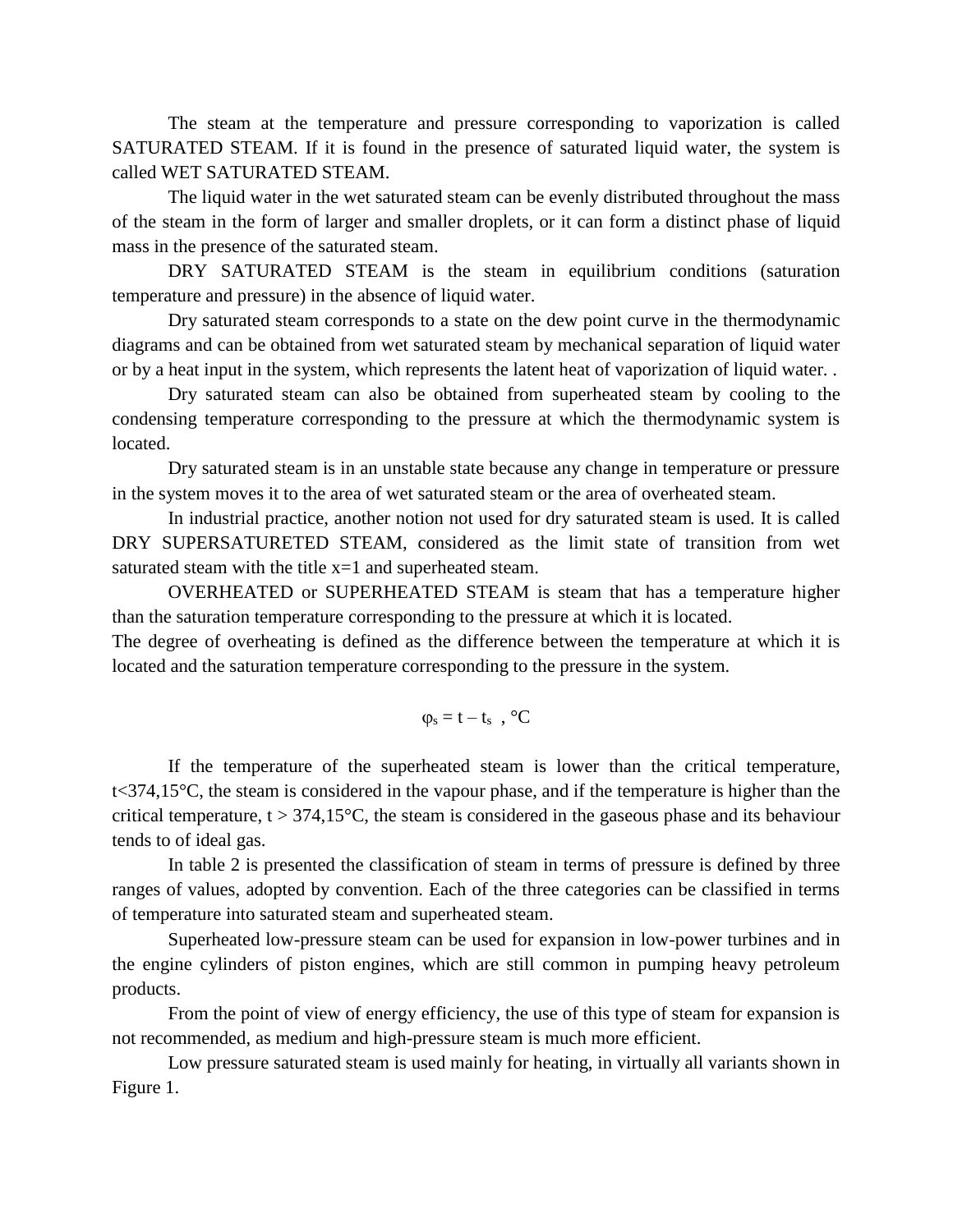Medium and high-pressure steam is used mainly to working high capacity turbines (tens to hundreds of MW) that working high capacity compressors or electric generators in district heating (DHP) power plants.

According to the way of obtaining, in Table 2 are presented five types of steam:

- FRESH STEAM (LIVE or POWER GENERATION STEAM), is the steam obtained from a generator and is not yet used in a technological process;

- USED STEAM (dead, evacuated) is the steam resulting from a process of expansion or heating;

- EXTRACTION STEAM (outlet steam) is generally the steam intended for use as a heating agent or other various uses and comes from engine steam that expands in a turbine. The system is founding especially in district heating plants (DHP) equipped with turbines in which steam with very high parameters expands at low pressures.

To obtain steam at certain values of the status parameters, place between the input and output parameters, the turbines equipped with adjustable sockets (equipped with pressure controllers) or change with the change of the turbine load to those with non-adjustable sockets.

The sampled steam pressure can be kept constant in turbines with adjustable outlets (equipped with pressure controllers) or changes with the turbine load to those with adjustable outlets.

The possibility of sampling steam from the turbines is very advantageous in terms of the flexibility of using steam as heating agent and as motor agent, with the possibility to change the weight of the two uses depending on demand.

Figure 2 shows the schematic diagram for a turbine that produces mechanical work at the shaft, Lt and from which two categories of extraction (outlet) steam are sampling.



Figure 2. Schematic diagram of a turbine with two outlets of extraction steam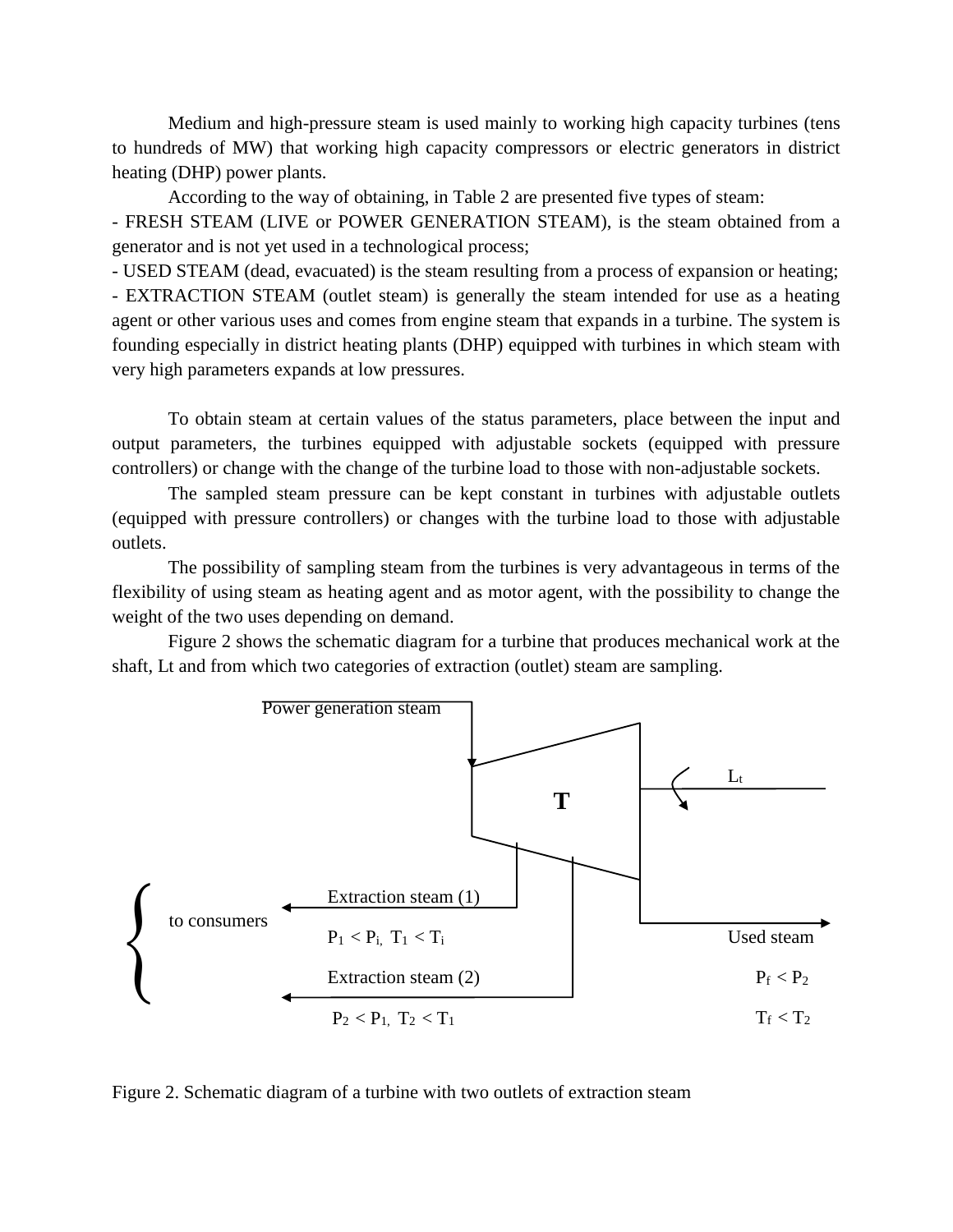- LAMINATED STEAM is the steam obtained at a certain pressure from a steam with higher pressure by theoretically isenthalpic and adiabatic lamination.

From an energy point of view, the production of laminated steam is recommended because it does not produce a degradation of a steam with high parameters.

The justification for the use of laminated steam is given by the existence of certain consumers with strict requirements related to steam quality and the disposal of only steam with higher parameters than those required for consumption.

Figure 3 contains the principle diagram of a reduction - cooling station destined to obtain laminated steam, with certain imposed parameters, from a living steam with higher parameters.



- 1. Laminated Steam tap;
- 2. Flow control valve to cooling water;
- 3. Mechanical isolation valves;
- 4. Mixing chamber;
- 5. Pressure controller;
- 6. Temperature controller.

```
Figure 3. Diagram of a reduction - cooling installation
```
Valves for laminating are in various construction variants that allow the pressure to be reduced in steps.

If it is desired to obtain several qualities of laminated steam in parallel or if the steam flow to be laminated exceeds the maximum amount of a reducer (approximately 3 t/h) several valves can be mounted in parallel.

If the inlet-outlet pressure ratio exceeds values of the order of 15-20, it is necessary to install several valves in series.